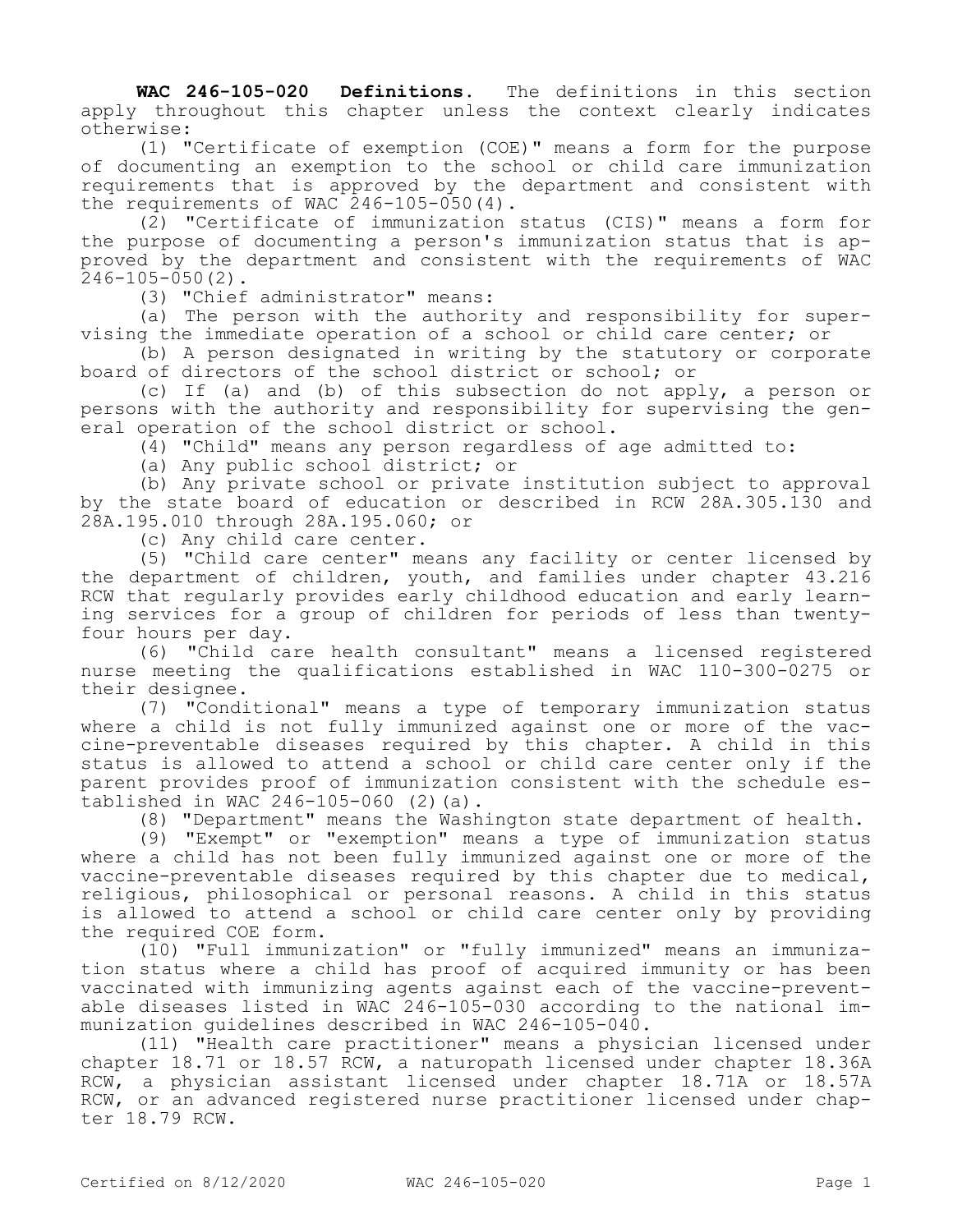(12) "Health care provider" means a person licensed, certified or registered in a profession listed in RCW 18.130.040(2), if administering vaccinations is within the profession's scope of practice.

(13) "Immunizing agent" means any vaccine or other immunologic drug licensed and approved by the United States Food and Drug Administration (FDA), or meeting World Health Organization (WHO) requirements, for immunization of persons against vaccine-preventable diseases.

(14) "Local health officer" means the individual appointed under chapter 70.05 RCW as the health officer for the local health department, or appointed under chapter 70.08 RCW as the director of public health of a combined city-county or combined county health district.

(15) "Medically verified immunization record" means a valid record that is:

(a) An electronic or written medical health record from a health care provider or facility at which the provider practices; or

(b) A document from a secure, web-based application that records and tracks immunization dates such as an immunization registry.

(16) "National immunization guidelines" means guidelines that are:

(a) Approved by the Advisory Committee on Immunization Practices (ACIP); and

(b) Published in the *Morbidity and Mortality Weekly Report (MMWR)*; and

(c) Consistent with the terms and conditions set forth in WAC  $246 - 105 - 040$ .

(17) "Out of compliance" means a type of immunization status where a child:

(a) Is not fully immunized for their age and grade against any of the vaccine-preventable diseases listed in WAC  $246-105-030$  according to the national immunization guidelines described in WAC 246-105-040; and

(b) Is not in conditional status for the missing required immunization; and

(c) Does not have a COE for the missing required immunization.

(18) "Parent" means, for the purposes of signature requirements in this rule:

(a) The mother, father, legal guardian, or any adult *in loco parentis* of a child less than eighteen years of age; or

(b) A person who is eighteen years of age or older and signing for themselves; or

(c) An emancipated minor.

(19) "Religious membership" means membership in a religious body or church whose teachings or beliefs preclude a health care practitioner from providing medical treatment to the child.

(20) "School" means a facility, site, or campus for programs of education as defined in RCW 28A.210.070 to include preschool and kindergarten through grade twelve.

(21) "School nurse" means person credentialed under chapter 18.79 RCW, meeting the qualifications for a school nurse established under chapter 181-79A WAC, or their designee.

(22) "Washington state immunization information system (WAIIS)" means a statewide, secure, web-based lifetime immunization registry that tracks medically verified immunization records for people of all ages in Washington state.